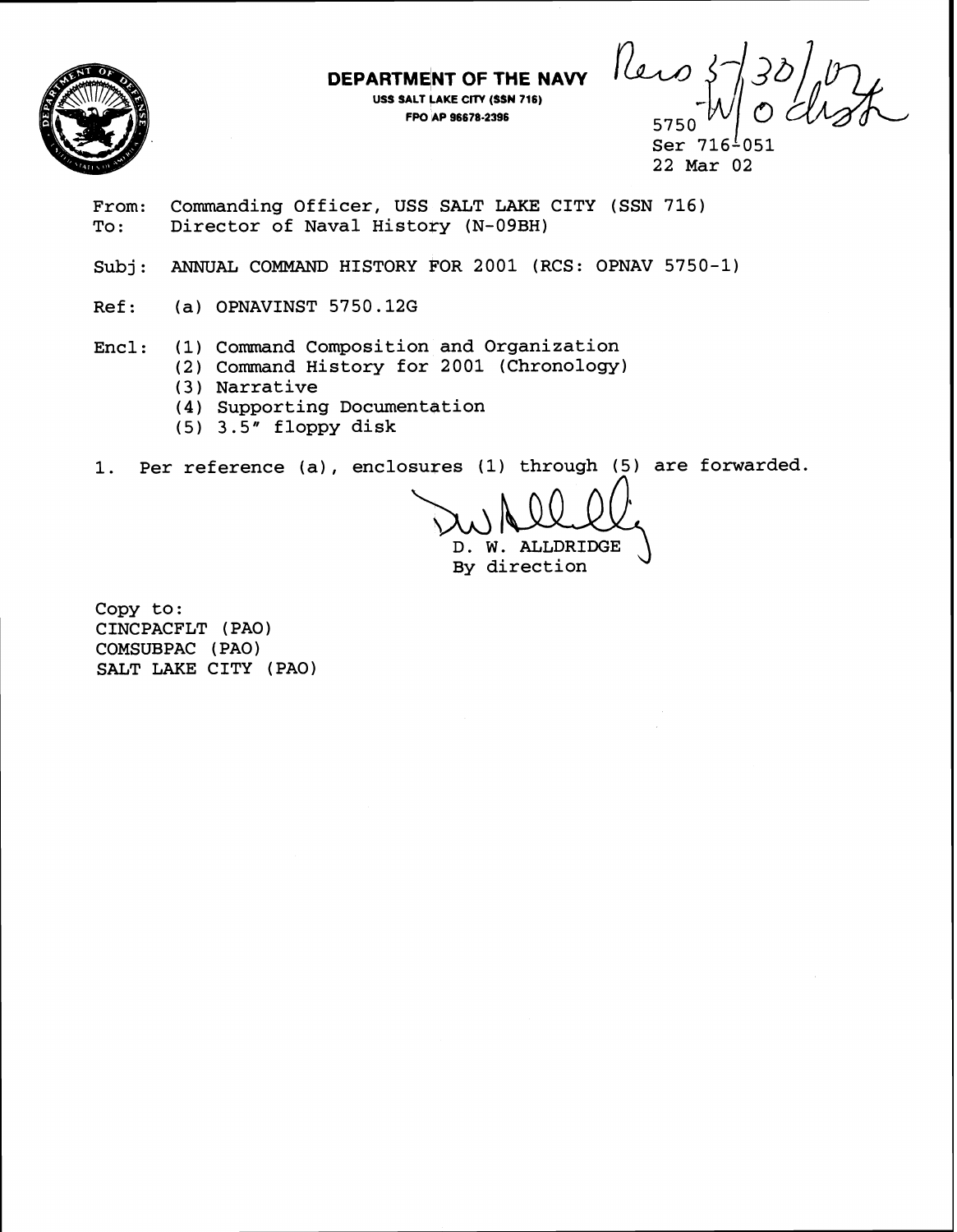## COMMAND COMPOSITION AND ORGANIZATION

COMMAND: USS SALT LAKE CITY (UIC **21023)** 

MISSION: Anti-Submarine Warfare Special Warfare Anti-Surface Warfare Maritime Interdiction Operations<br>Strike Warfare Combat Search and Rescue Strike Warfare Combat Search and Rescue<br>Mine Warfare Coastal Surveillance Coastal Surveillance

ORGANIZATIONAL STRUCTURE: ISIC: Commander, Submarine Squadron 11

COMMANDING OFFICER: Commander William F. Hoeft, Jr., U.S. Navy Commander Stephen G. Marr, U.S. Navy

HOMEPORT: San Diego, California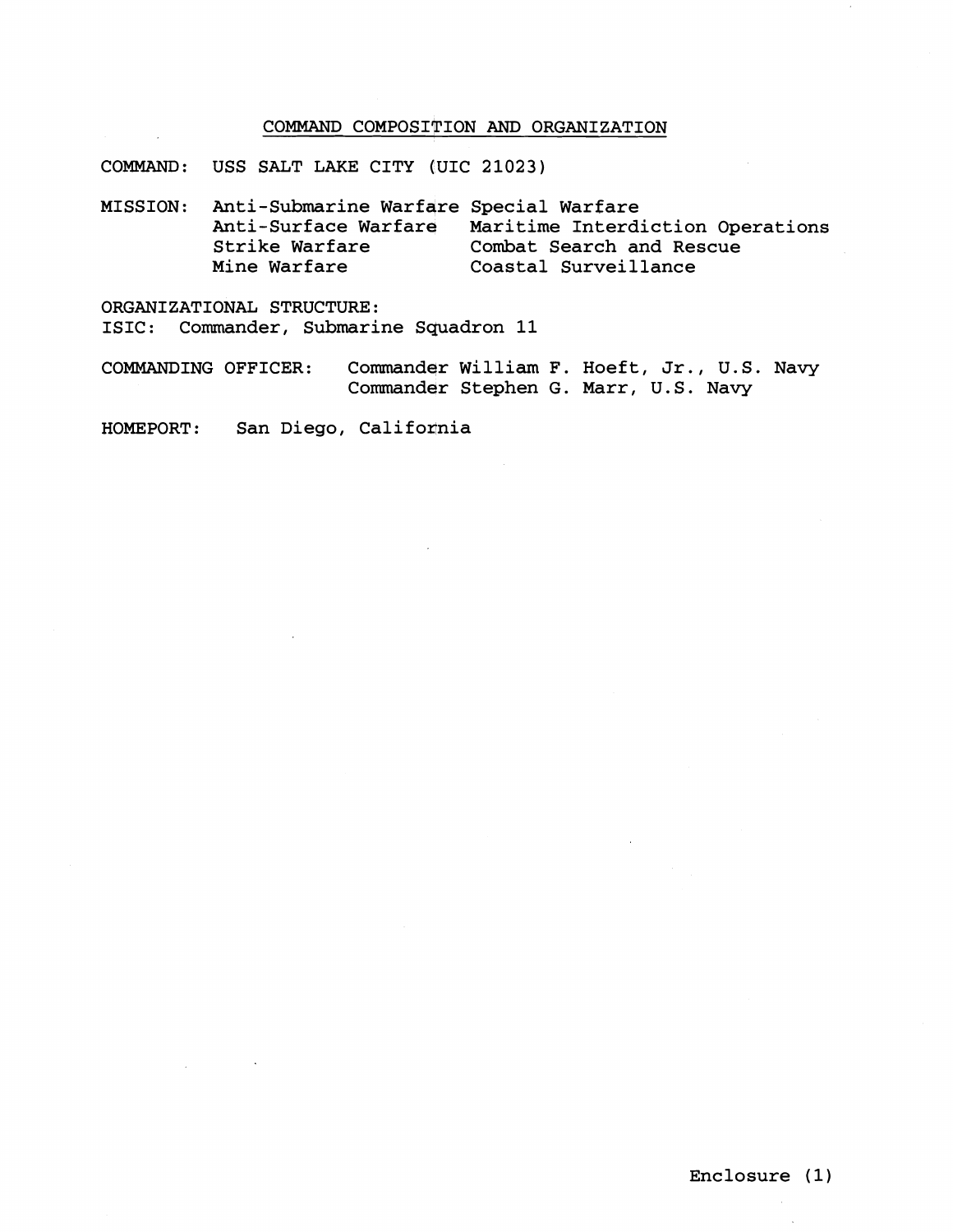## **COMMAND CHRONOLOGY FOR 2001**

| $01$ JAN- $02$ JAN | INPORT, SAN DIEGO                          |
|--------------------|--------------------------------------------|
| 03JAN              | DEPENDENT'S CRUISE                         |
| <b>O4JAN</b>       | DEPENDENT'S CRUISE                         |
| 05JAN              | INPORT, SAN DIEGO                          |
| 06JAN              | <b>VIP CRUISE</b>                          |
| 06JAN-08JAN        | INPORT, SAN DIEGO                          |
| 08JAN-11JAN        | <b>DSRV OPERATIONS</b>                     |
| 11JAN              | <b>BERTH SHIFT</b>                         |
| 11JAN-22JAN        | INPORT, SAN DIEGO                          |
| 22JAN              | BERTHSHIFT/DRYDOCKING                      |
| 22JAN-26FEB        | FLOATING DRYDOCK USS ARCO (ARDM 5)         |
| 26FEB              | UNDOCKING/BERTHSHIFT                       |
| 26FEB-09APR        | INPORT, SAN DIEGO                          |
| 03APR              | CHANGE OF COMMAND                          |
| 09APR-13APR        | RLGN CERTIFICATION/LOCAL OPS               |
| $13APR-26APR$      | INPORT, SAN DIEGO                          |
| $26$ APR-30APR     | TRANSIT TO ASTORIA, OREGON                 |
| $30$ APR- $0$ 4MAY | INPORT, ASTORIA, OREGON                    |
| $04$ MAY-07MAY     | TRANSIT TO SAN DIEGO                       |
| $07$ MAY-09MAY     | INPORT, SAN DIEGO                          |
| $09$ MAY-16MAY     | LOCAL OPERATIONS                           |
| $16$ MAY- $18$ JUN | INPORT, SAN DIEGO                          |
| 18JUN-23JUN        | <b>LOCAL OPERATIONS</b>                    |
| 23JUN              | INPORT, SAN DIEGO                          |
| 23JUN-27JUN        | LOCAL OPERATIONS                           |
| 28JUN-29JUN        | OPERATIONAL REACTOR SAFEGUARDS EXAMINATION |
| $30JUN-01JUL$      | INPORT, SAN DIEGO                          |
| $02JUL-12AUG$      | PRE-OVERSEAS MOVEMENT AVAILABILTY UPKEEP   |
| 13AUG              | <b>SEA TRIALS</b>                          |
| 14AUG-23AUG        | JOHN C. STENNIS PREDEPLOYMENT EXERCISE     |
| 24AUG-29AUG        | LOCAL OPERATIONS                           |
| 30AUG-05SEP        | INPORT, SAN DIEGO                          |
| $06$ SEP-14SEP     | LOCAL OPERATIONS                           |
| 15SEP-15OCT        | PRE-OVERSEAS MOVEMENT AVAILABILTY UPKEEP   |
| <b>160CT</b>       | INPORT, SAN DIEGO                          |
| 170CT-240CT        | LOCAL OPERATIONS                           |
| 250CT-270CT        | INPORT, SAN DIEGO                          |
| 280CT-310CT        | PRE-OVERSEAS MOVEMENT CERTIFICATION        |
| $01NOV-08NOV$      | JOHN C. STENNIS PREDEPLOYMENT EXERCISE     |
| 09NOV-27NOV        | INPORT, SAN DIEGO                          |
| $28NOV-03DEC$      | <b>LOCAL OPERATIONS</b>                    |
| 04DEC-10DEC        | INPORT, SAN DIEGO                          |
| 11DEC              | DEPLOYED WESTERN PACIFIC                   |
| 12DEC-23DEC        | TRANSIT, YOKOSUKA, JAPAN                   |
| 24DEC-27DEC        | INPORT, YOKOSUKA, JAPAN                    |
| 28DEC-31DEC        | TRANSIT/OPERATIONS, WESTERN PACIFIC        |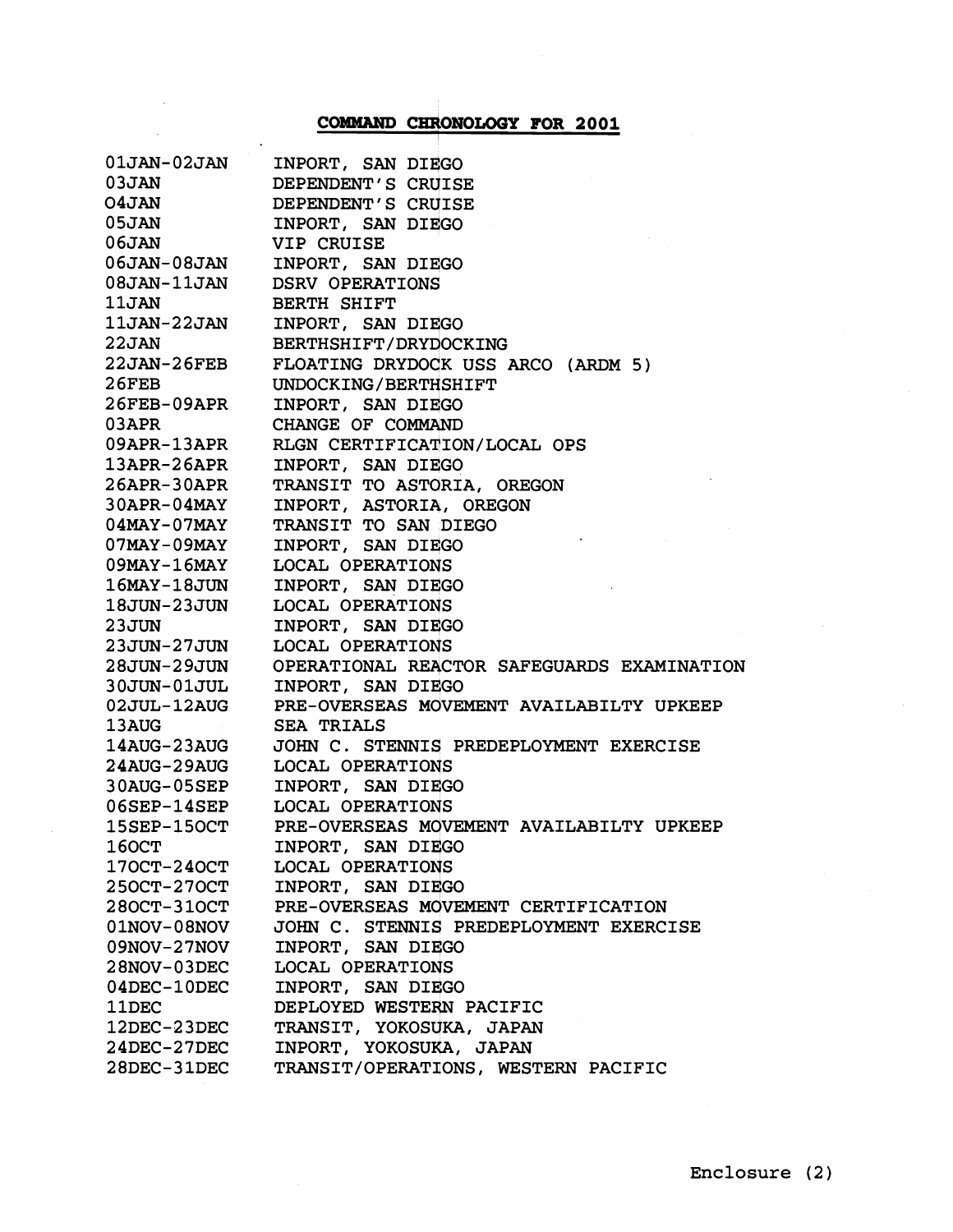## **NARRATIVE**

1. USS SALT LAKE CITY (SSN 716) began 2001 conducting two dependents' cruises followed by a VIP Cruise for members of the Salt Lake City 716 Club in January 2001. Following the VIP Cruise, the ship conducted Mother Submarine (MOSUB) Operations with Deep Submergence Unit between 8-11 of January 2001. SALT LAKE CITY remained inport the remainder of January and entered the floating drydock ARCO (ARDM 5) on 22 January 2001 for major system upgrades, improvements and repairs. The ship undocked on 26 February 2001 and reberthed at Naval Base Point Loma. SALT LAKE CITY remained inport for the remainder of February and through the month of March.

2. SALT LAKE CITY conducted **4** Change of Command ceremony on 3 April 2001. CDR William F. Hoeft Jr. was relieved by CDR Stephen G. Marr. The Guest speaker for the ceremony was RADM Charles H. Griffiths, Commander, SUBMARINE GROUP NINE.

3. Following the Change of Command, SALT LAKE CITY was underway in support of Ring Laser Gyro Navigation (RLGN) installation certification and local training operations. The ship returned to port for a two-week upkeep period and was underway again at the end of April. SALT LAKE CITY conducted a five-day quality of life port visit to Astoria, Oregon (30 April - 4 May 2001). This was the first port visit to Astoria for a Los Angeles Class Submarine in many years. The people of Astoria were extremely warm, friendly and supportive of the Submarine Force.

4. After the port visit, SALT LAKE CITY spent two weeks at sea providing services for the USS BREMERTON (SSN 698) Pre-Overseas Movement (POM) work up and certification. SALT LAKE CITY returned to San Diego on 16 May. While in port the ship conducted two weeks of Standard Training Between Deployment (STBD) training and a two week Combat Systems Readiness Review (CSRR). SALT LAKE CITY returned to sea for local operations on 18 June and conducted an Operational Reactor Safeguards Examination (ORSE) on 28 and 29 June.

5. SALT LAKE CITY conducted its first Pre-Overseas Movement maintenance availability (POM-I) from 2 July to 12 August and conducted sea trials on 13 Auqust. SALT LAKE CITY participated in the JOHN C. STENNIS Battleqroup at COMP-TU pre-deployment exercise from 13 to 23 August. The ship remained at sea until 29 August conducting independent at sea training. Following a short, in-port voyage repair period, the ship was underway  $6$  to 14 September conducting local operations.